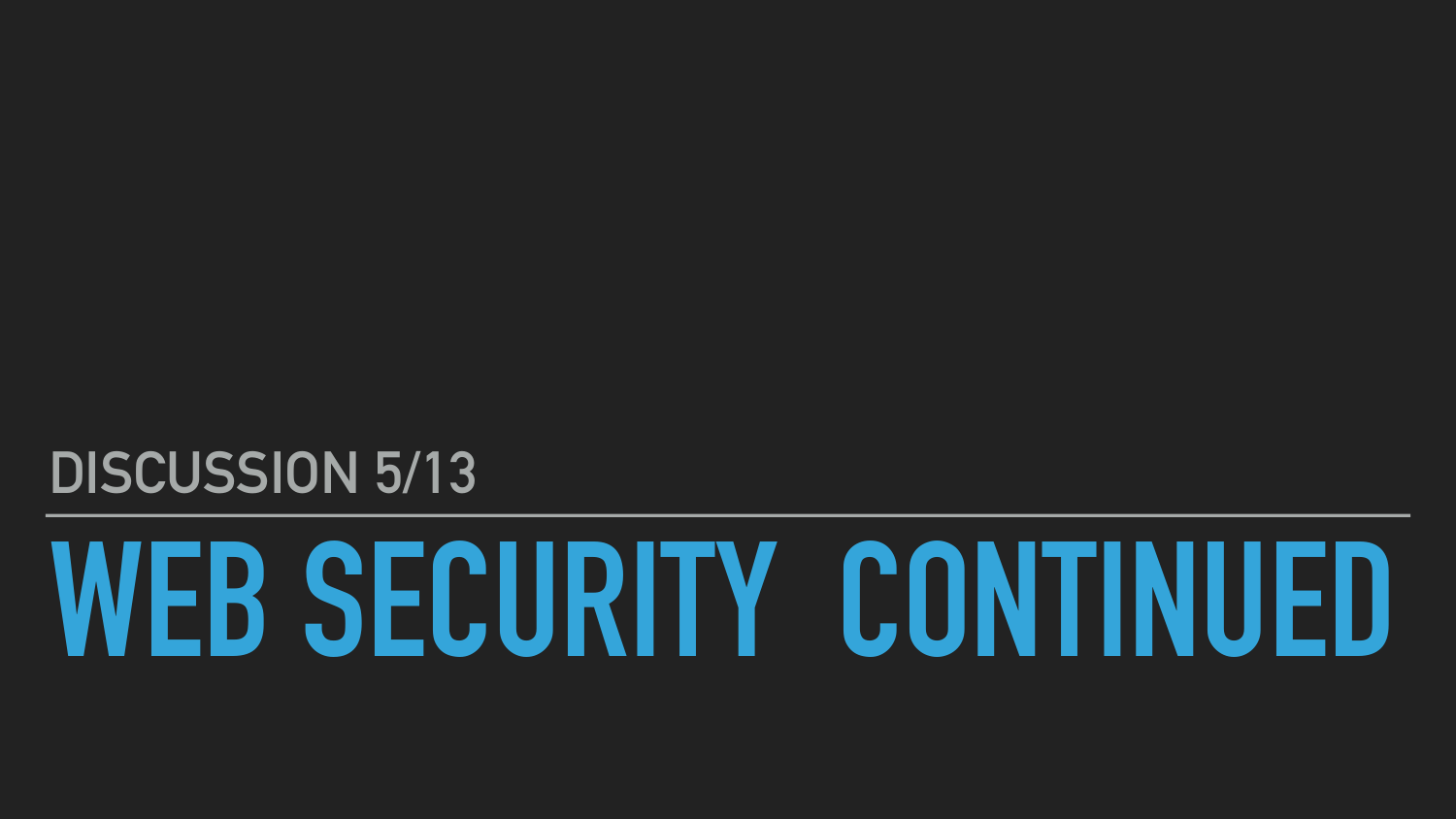# **WHO WAS I TALKING TO AGAIN?**

- ▸ HTTP is a stateless protocol
	- ▸ no notion of session
	- ▸ would like to customize interaction based on user
		- ▸ e.g. shopping cart, user preferences, access

- ▸ browser and server establish shared secret in the form of a cookie
- ▸ cookie uniquely distinguishes browser-server conversations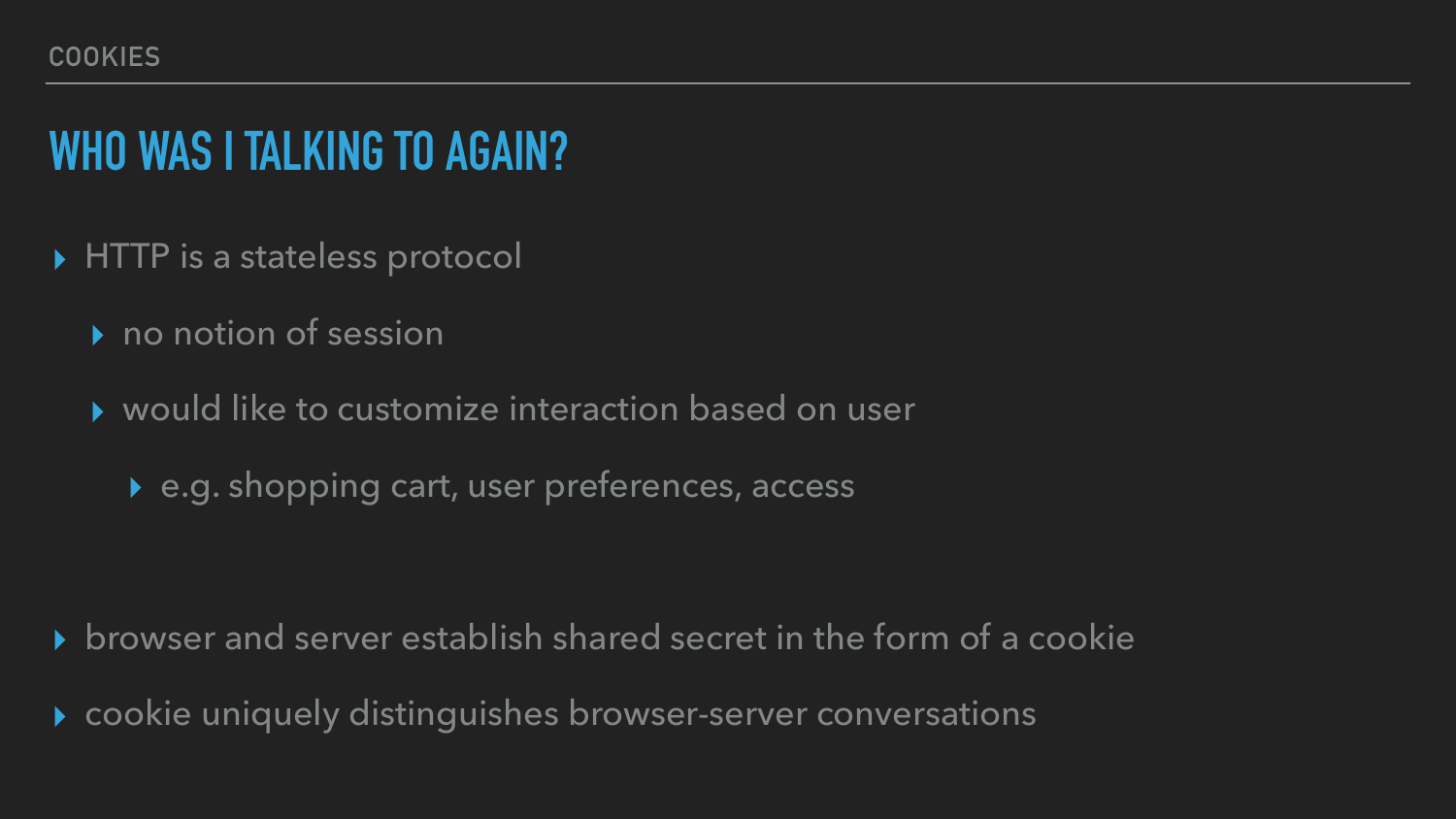# **HOW DOES THAT HELP?**

- ▸ browser and server store a copy of the cookie
- ▸ browser attaches cookie to any messages it sends to server
- ▸ server establishes requestor's identity by looking up cookie









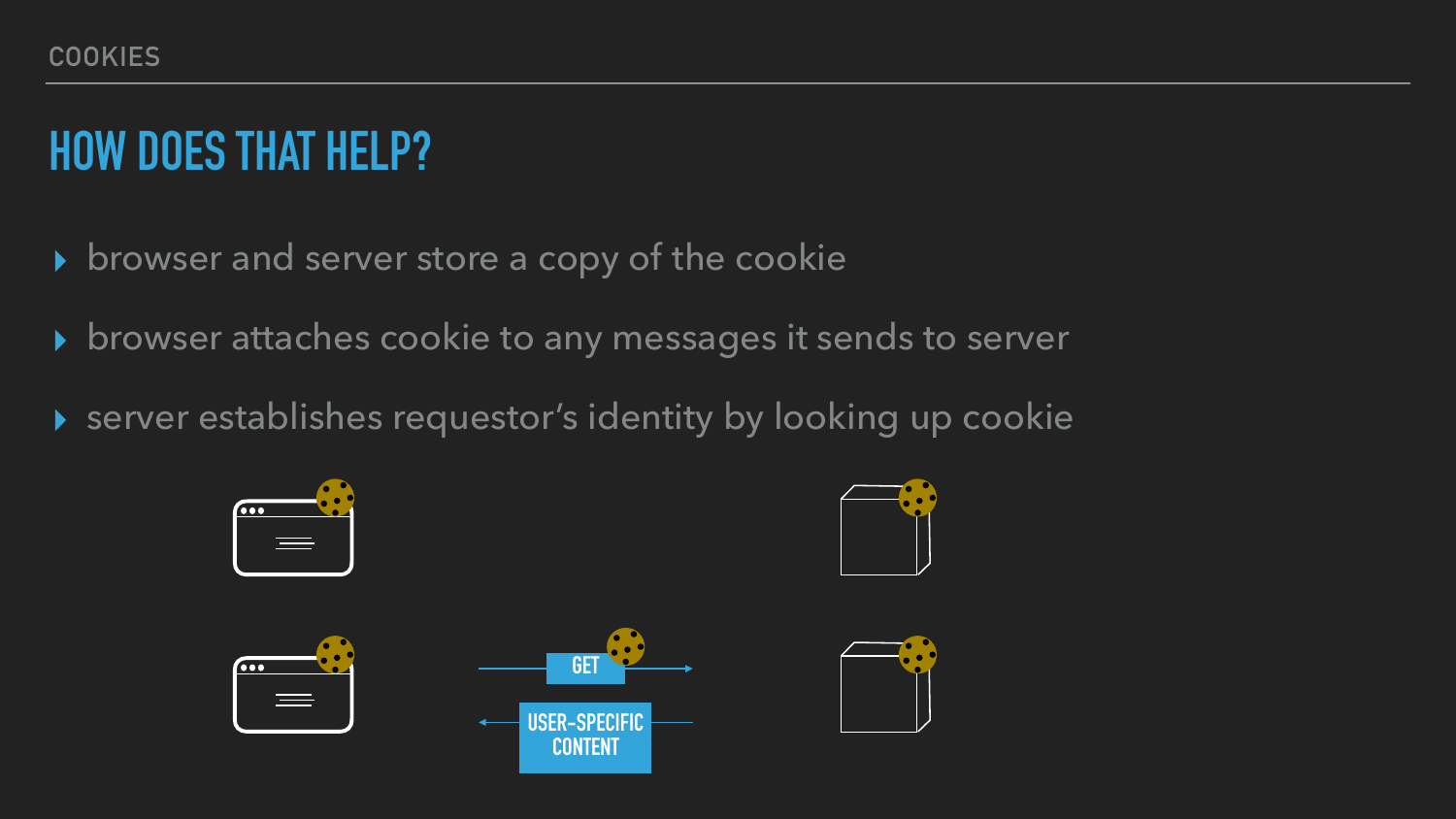# **WAIT WHO GETS MY COOKIES?**

▸ Cookie Same Origin Policy: ([scheme], domain, path)

scheme://domain:port/path?params

- ▸ Browser sends all cookies which match:
	- ▸ scheme (https if cookie marked secure)
	- ▸ domain suffix
	-











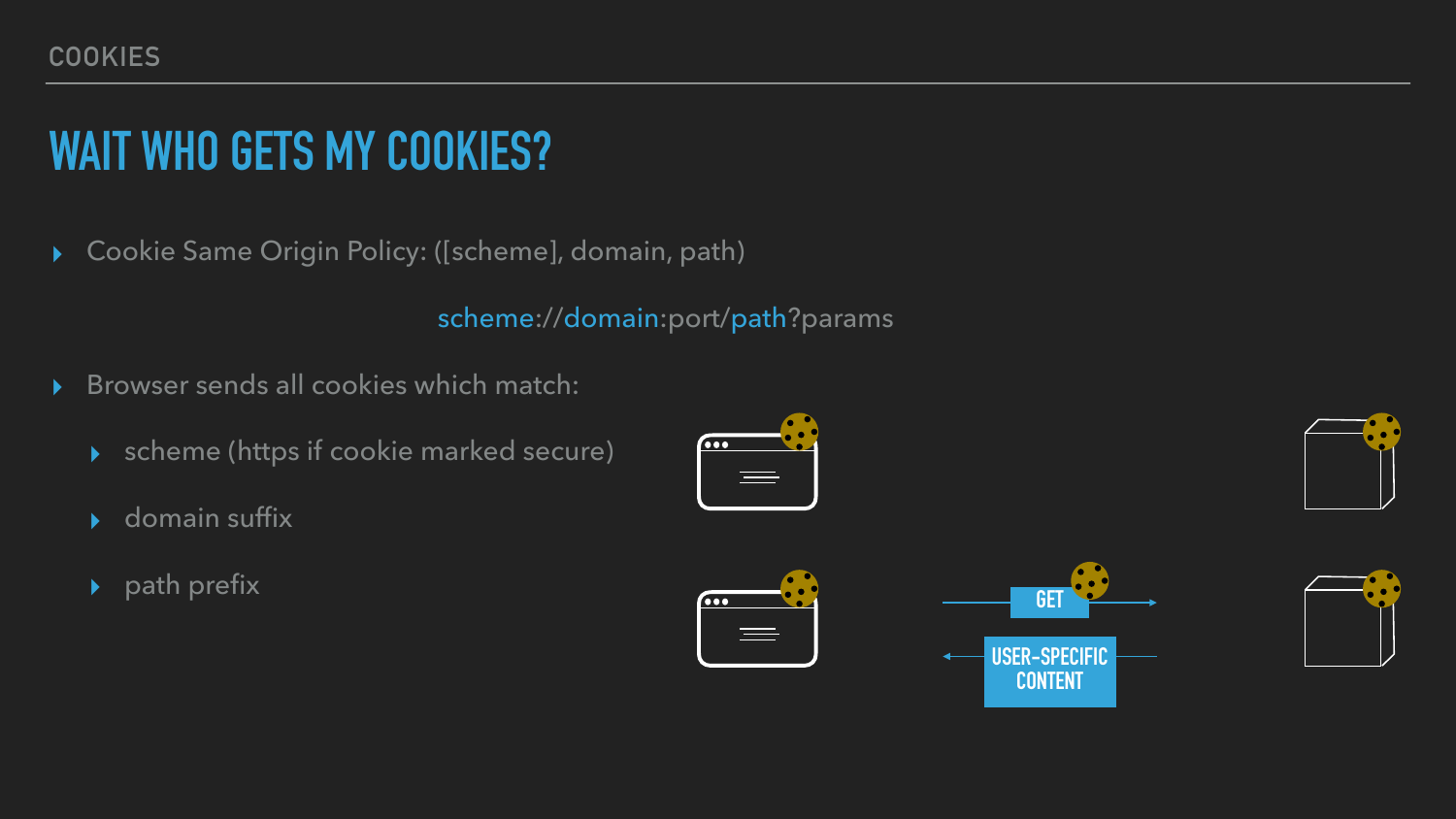# **CROSS SITE REQUEST FORGERY**

Key Features Enabling Exploit:

- ▸ Cookies stored in the browser (i.e. shared across tabs/windows)
- ▸ sent based on request destination not source

Scenario:

- ▶ Secret Token Validation
- ‣ Referer/Origin Validation
- ‣ SameSite cookies
- ‣ Bob opens browser and goes to bank.com for some important business
- ‣ browser stores bank.com cookie
- ‣ Bob opens tab and goes to sketchy.com
- ‣ sketchy.com contains request to bank.com

Mitigations:

## Browser

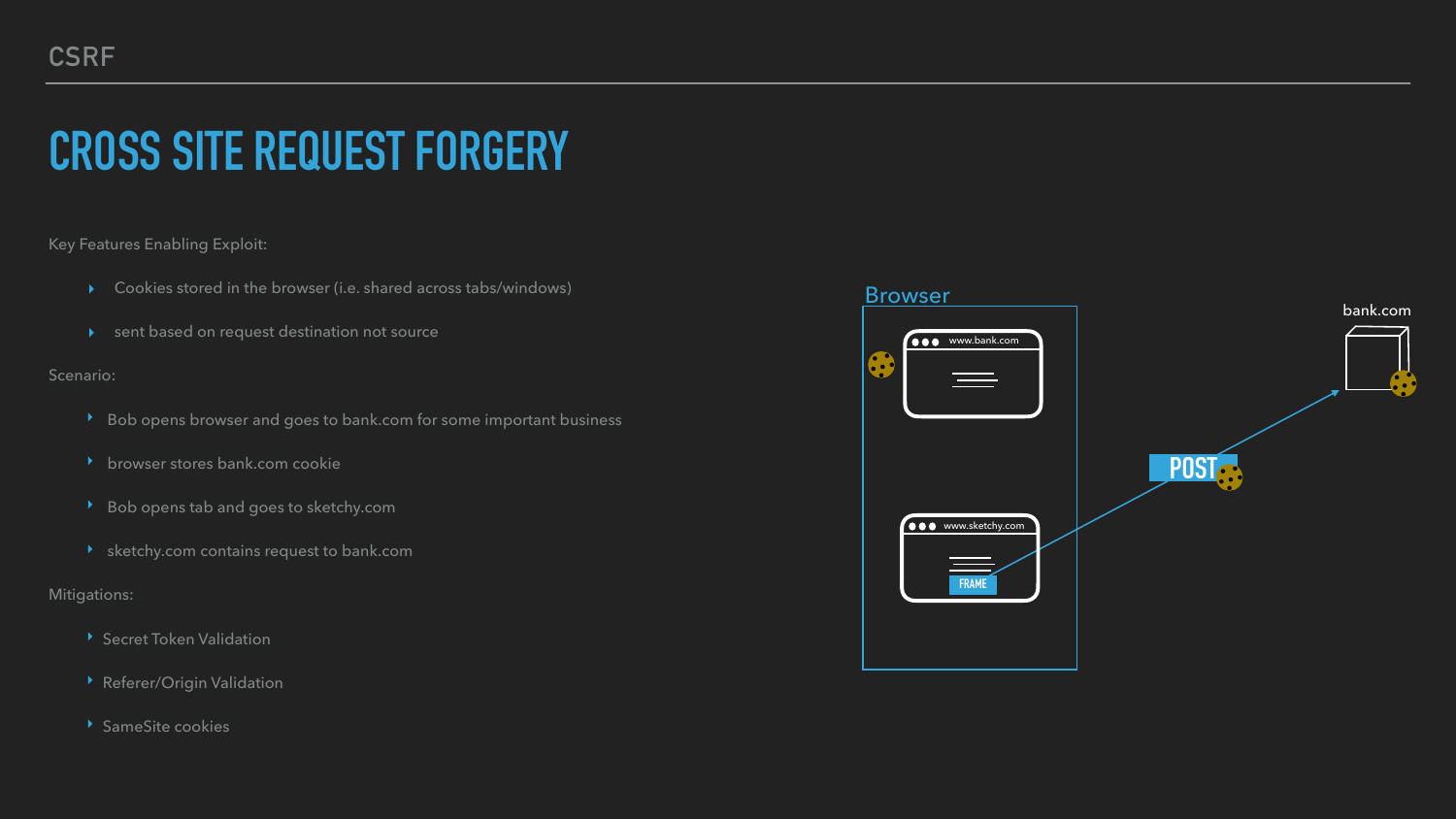## **CROSS SITE SCRIPTING**

Key Features Motivating Exploit:



- ▶ SOP for DOM prevents sketchy.com from accessing bank.com cookie
- ‣ sketchy.com can add a bank.com frame which can access the cookie
	- ‣ cannot inspect embedded frame

Key Features Enabling Exploit:

- ▸ Website reflects user input in response
	- ▸ e.g. bank.com has a form with name field

data  $=$  { "name": "<script>win.open( ) </script>"

Scenario:

- ‣ sketchy.com sees bank.com reflects user input
- ‣ sketchy.com embeds frame posting to bank.com with malicious script
- ‣ bank.com reflects malicious script back to embedded frame
- ‣ embedded frame executes malicious script with privilege of bank.com

## Post:







}